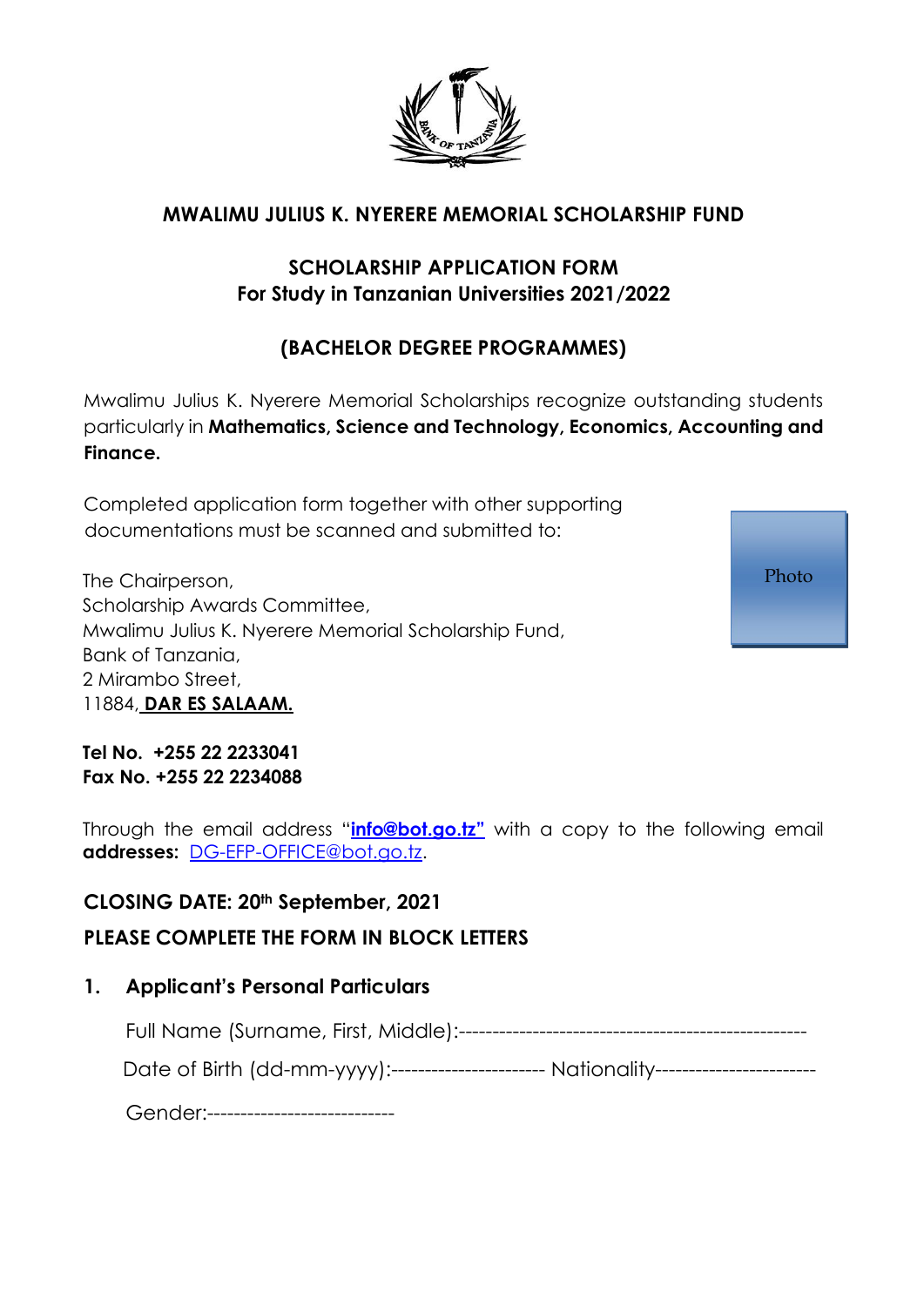| <b>Contact Details</b> |  |
|------------------------|--|
| <b>Postal Address:</b> |  |
|                        |  |
| E-mail:                |  |
| Phone:                 |  |

#### 2. Details of Proposed Studies to be Undertaken

Name of the Programme for the Scholarship:

| Programme Commencement: -------------------------------- |
|----------------------------------------------------------|

#### 3. School Attended

| School | <b>Dates Attended</b> |    | <b>Grade Obtained</b> |
|--------|-----------------------|----|-----------------------|
|        | From                  | To |                       |
|        |                       |    |                       |
|        |                       |    |                       |
|        |                       |    | _____________         |
|        |                       |    |                       |

Have you applied for any other scholarship for the proposed programme of study? If yes, please give details